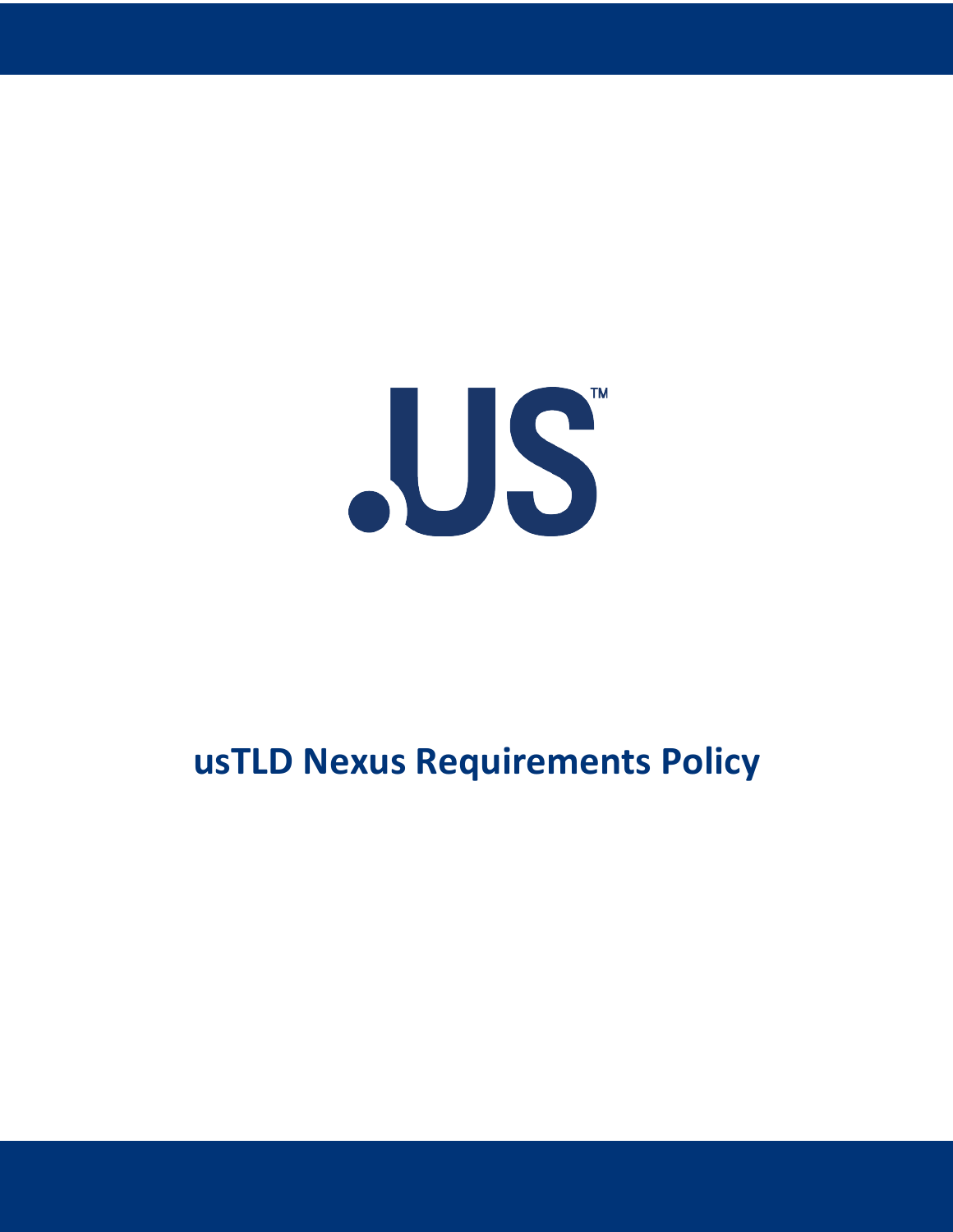

Registrants in the usTLD must be either:

- 1. A natural person (i) who is a United States citizen, (ii) who is a permanent resident of the United States of America or any of its possessions or territories, or (iii) whose primary place of domicile is in the United States of America or any of its possessions [Nexus Category 1],
- 2. A United States entity or organization that is (i) incorporated within one of the fifty (50) U.S. states, the District of Columbia, or any of the United States possessions or territories, or (ii) organized or otherwise constituted under the laws of a state of the United States of America, the District of Columbia or any of its possessions or territories (including a federal, state, or local government of the United States or a political subdivision thereof, and non-commercial organizations based in the United States) [Nexus Category 2], or
- 3. A foreign entity or organization that has a bona fide presence in the United States of America or any of its possessions or territories [Nexus Category 3].

Prospective Registrants will certify that they have a "bona fide presence in the United States" on the basis of real and substantial lawful connections with, or lawful activities in, the United States of America. This requirement is intended to ensure that only those individuals or organizations that have a substantive lawful connection to the United States are permitted to register for usTLD domain names.

It shall be a continuing requirement that all usTLD domain name Registrants remain in compliance with Nexus. To implement the Nexus requirement, NeuStar will:

- Require that Registrars certify that they enforce the Nexus requirement upon their Registrants, and that Registrars require Registrants to certify that they meet the Nexus requirement.
- Conduct a scan of selected registration request information.
- Conduct "spot checks" on Registrant information.

#### **Information Collected From Registrants**

To register a name, Registrants (through their Registrars) will be required to provide basic registration information to the Registry. The minimum required information is:

- The domain name registered;
- The IP address and corresponding names of the primary and secondary name servers for the registered name;
- The Registrar name and URL or, where appropriate, the identity of the delegated manager under whom the name is registered;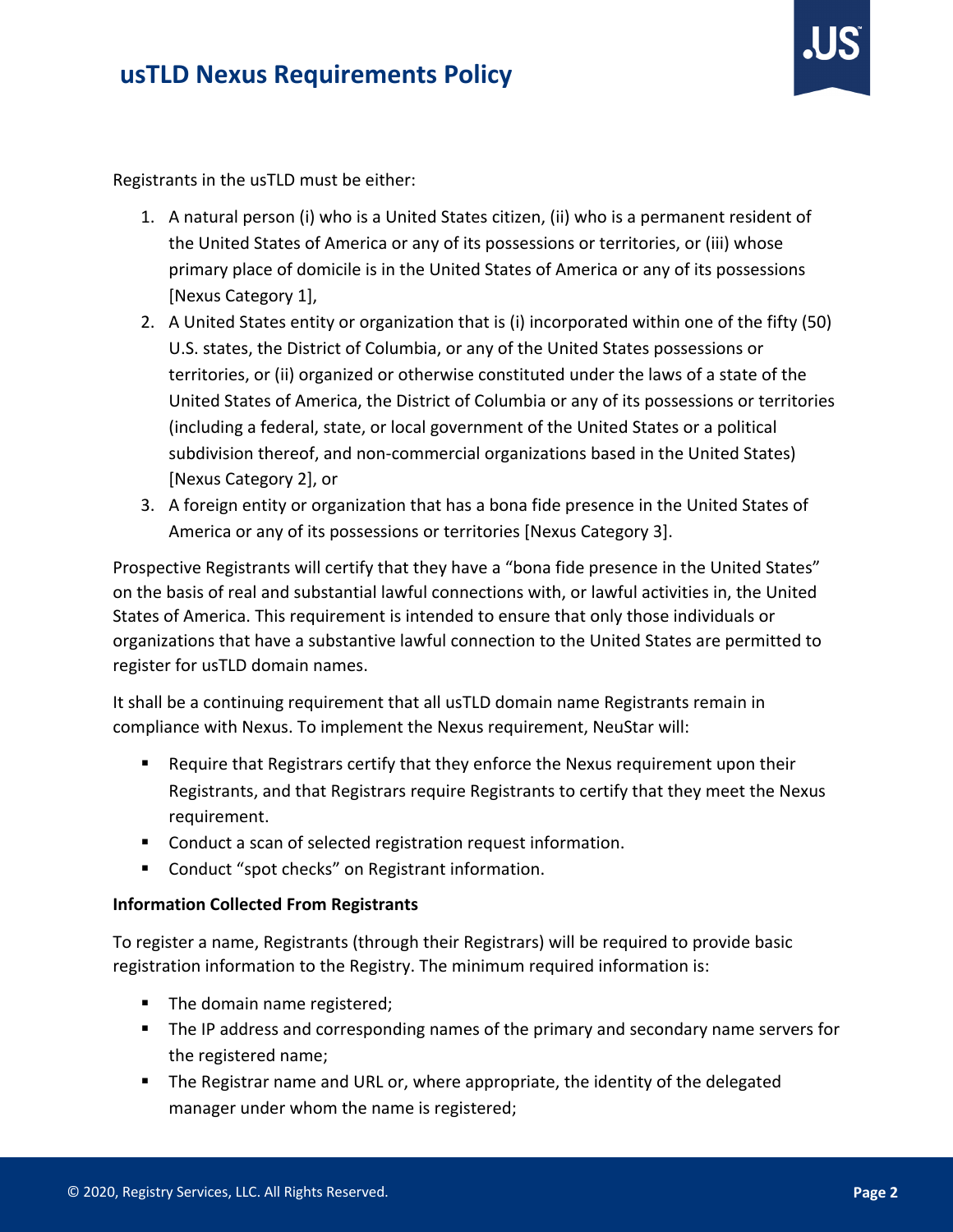## **usTLD Nexus Requirements Policy**



- The original creation date and term of the registration;
- The name and postal address of the domain name Registrant;
- The name, postal address, e-mail address, voice telephone number, and (where available)fax number of the name holder for the name registered;
- The name, postal address, e- mail address, voice telephone number, and (where available) fax number of the technical contact for the name registered; and
- § The name, postal address, e- mail address, voice telephone number, and (where available) fax number of the administrative contact for the name registered.

In addition to the above information, Registrants will be required to provide certain additional Nexus information to their Registrars. Except where it is noted below that a registration will be rejected if information is missing, failure of a registration to satisfy the Nexus requirement will result in the name being placed upon a 30-day hold, during which time the Registrar will be notified and given the opportunity to correct the information with the Registrant. If no action is taken by the Registrar within the 30-day period, the registration will be cancelled and the name will be returned to "available" status. The registration fee will not be refunded. If, on the other hand, the Registrar is able to demonstrate compliance with the requirement and the information is corrected, the hold will be released and the name will be registered.

- Certification that Registrant satisfies Nexus requirement if not completed, then registration will be rejected;
- Basis for compliance (Nexus Category 1, 2, or 3) if not completed, then registration will be rejected;
- Certification that the listed name servers are located within the United States if not completed, then registration will be rejected.

#### **Nexus Category 1**

A natural person (i) who is a United States citizen, (ii) who is a permanent resident of the United States of America or any of its possessions or territories, or (iii) whose primary place of domicile is in the United States of America or any of its possessions.

Statement of citizenship or legal permanent residency required. If not completed, registration will be rejected.

#### **Nexus Category 2**

A United States entity or organization that is (i) incorporated within one of the fifty (50) U.S. states, the District of Columbia, or any of the United States possessions or territories, or (ii) organized or otherwise constituted under the laws of a state of the United States of America, the District of Columbia or any of its possessions or (including a federal, state, or local